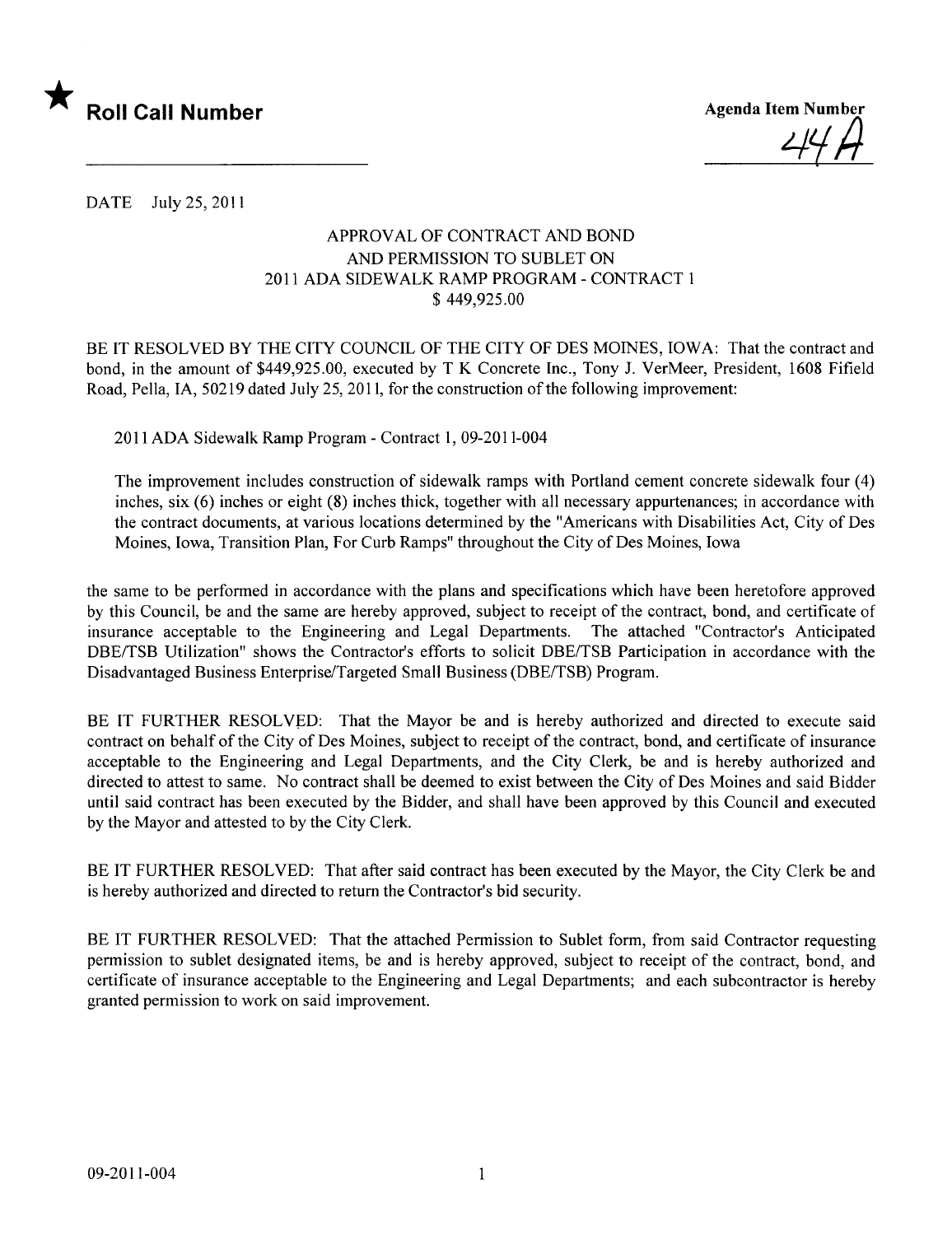

44 A

DATE July 25, 2011

BE IT FURTHER RESOLVED: That the Des Moines Finance Director is hereby authorized to encumber this contract amount against the funds as identified below, and to acquire Builder's Risk Insurance, if appropriate, for the above referenced improvement.

| (City Council Communication Number | $11 - 492$ | attached) |
|------------------------------------|------------|-----------|
|                                    |            |           |

Moved by to adopt.

FORM APPROVED Kathleen Vanderpool Deputy City Attorney

~Funding Source: 2011-2012 CIP, Page Street - 31, Sidewalks - ADA Compliance, SID095, G. O. Bonds

| <b>COUNCIL ACTION</b>                                                             | <b>YEAS</b>           | <b>NAYS</b> | <b>PASS</b> | <b>ABSENT</b> | I, Diane<br>certify tl<br>above da |
|-----------------------------------------------------------------------------------|-----------------------|-------------|-------------|---------------|------------------------------------|
| <b>COWNIE</b><br><b>COLEMAN</b>                                                   |                       |             |             |               |                                    |
|                                                                                   |                       |             |             |               |                                    |
| <b>HENSLEY</b><br><b>MAHAFFEY</b><br><b>MEYER</b><br><b>MOORE</b><br><b>TOTAL</b> |                       |             |             |               |                                    |
|                                                                                   |                       |             |             | IN WIT        |                                    |
|                                                                                   |                       |             |             |               | and affi:                          |
|                                                                                   |                       |             |             |               |                                    |
|                                                                                   | <b>MOTION CARRIED</b> |             |             |               | <b>APPROVED</b>                    |
|                                                                                   |                       |             |             |               |                                    |
|                                                                                   |                       |             |             |               |                                    |
|                                                                                   |                       |             |             | Mayor         |                                    |

Diane Rauh, City Clerk of said City Council, hereby rtify that at a meeting of the City Council, held on the ove date, among other proceedings the above was

WITNESS WHEREOF, I have hereunto set my hand d affixed my seal the day and year first above written.

 $\overline{\phantom{a}}$